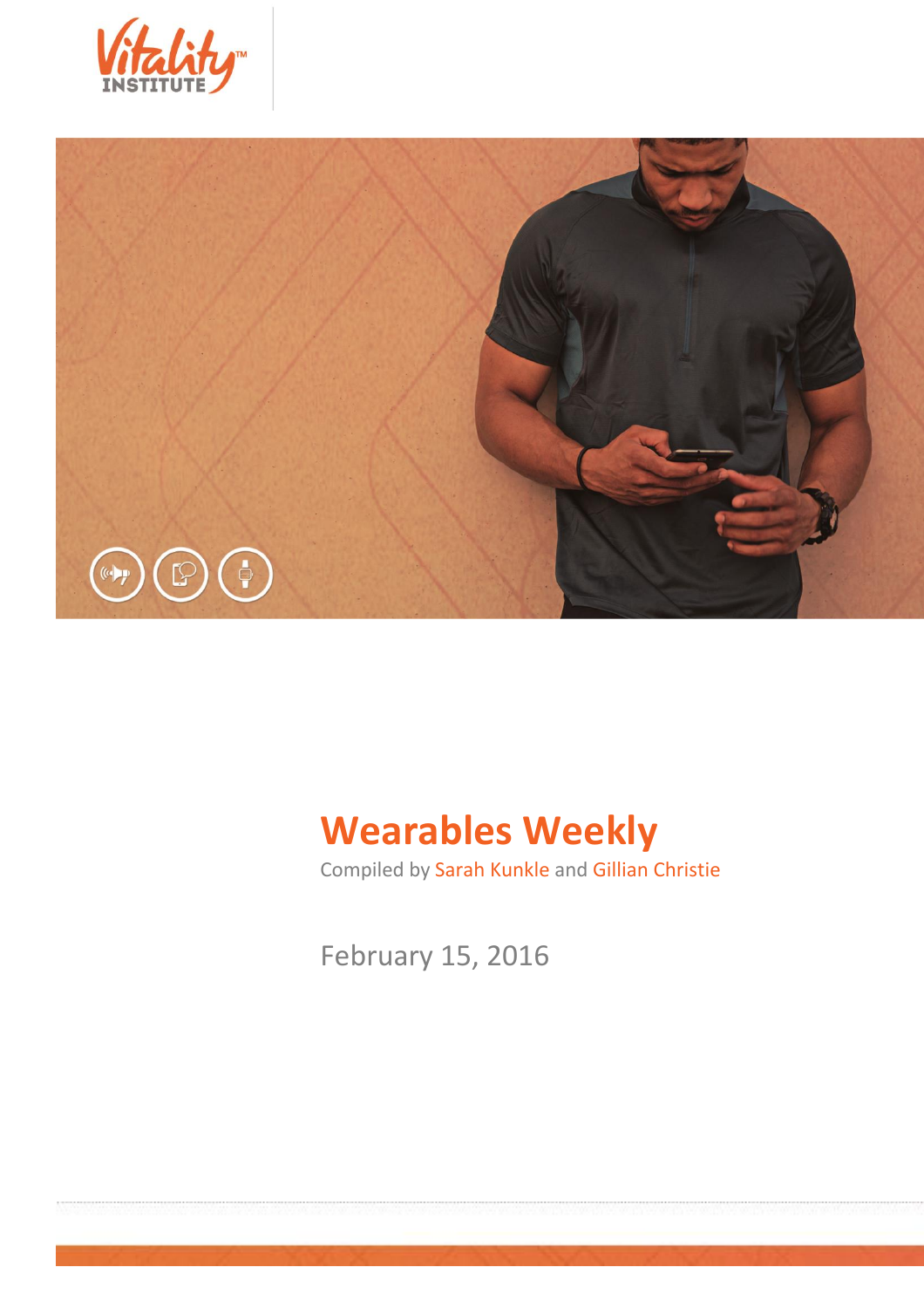

*A new report reveals that Apple Watch is leading not only in smartwatch sales, but also in privacy and security measures. Two studies show that personalized recommendations based on learning algorithms have a positive effect on physical activity. Beyond wearables, Microsoft and the University of California are both pondering the future of holographic healthcare providers. Read the latest below!*

#### **[More than a dozen IBM Watson health-related partners](http://mobihealthnews.com/content/roundup-more-dozen-ibm-watson-health-related-partnerships)**

IBM Watson has partnered with more than a dozen health-related companies in the past year since the technology was launched. IBM Watson partner organizations include: American Heart Association, Under Armour, Nutrino, Novo Nordisk, Manipal Hospitals, Boston Children's Hospital, Triax Technologies, Teva Pharmaceuticals, Mayo Clinic, hc1.com, Talkspace, LifeLearn, and various US cancer institutions.

**Importance:** IBM Watson's numerous partnerships demonstrate the arms race among technology companies to leverage artificial intelligence and cognitive computing to make sense of health and healthcare data. While many companies have large amounts of data, being able to derive insights and identify patterns within the data are critical for long-term business success. As IBM CEO Ginni Rometty states: "data is the new natural resource."

### **[Public School x Fitbit could finally solve tech's fashion problem](http://www.racked.com/2016/2/10/10951858/public-school-fitbit)**

Fitbit and New York label Public School have announced they are collaborating on a collection of accessories for Fitbit's newly announced Alta tracker. Concept pieces for the line will debut at Public School's fall 2016 New York Fashion Week runway show. This partnership provides a nice balance to Fitbit's other fashion collaboration with designer Tory Burch, expanding options for the fashion-focused consumer segment. The Tory Burch Fitbit accessories are preppy and bright, while the Public School accessories will likely incorporate the label's more refined palette of black, white, grey, navy, and other neutrals.

**Importance:** There has been much ado about Fitbit in 2016 with several lawsuits attacking the validity of its heartrate monitoring function. Although advancing sensor technologies is important to the future of wearables, ensuring their design is appealing to a wide audience is perhaps more fundamental. If no one wants to wear the device, additional features do not particularly matter.

#### **['Game changing' breakthrough turns contact lenses into tiny computer screens](http://www.techradar.com/us/news/wearables/-game-changing-breakthrough-turns-contact-lenses-into-tiny-computer-screens-1314392?src=rss&attr=all&utm_content=bufferbbc62&utm_medium=social&utm_source=twitter.com&utm_campaign=buffer)**

Scientists at the University of South Australia's Future Industries Institute have determined how to integrate tiny electric circuits on to a contact lens that could also double up as a screen. The sensor would be used to measure the amount of glucose in a user's blood, or to create electronic displays on the contact lens as opposed to on a pair of glasses (like the Google Glass).

**Importance:** The breakthrough by the Australian researchers demonstrates the impact of wearables becoming more embedded in our everyday lives. While the new technology may prove to be beneficial, the constant steam of data raises privacy and security concerns that must be proactively addressed prior to its likely widespread acceptance and adoption.